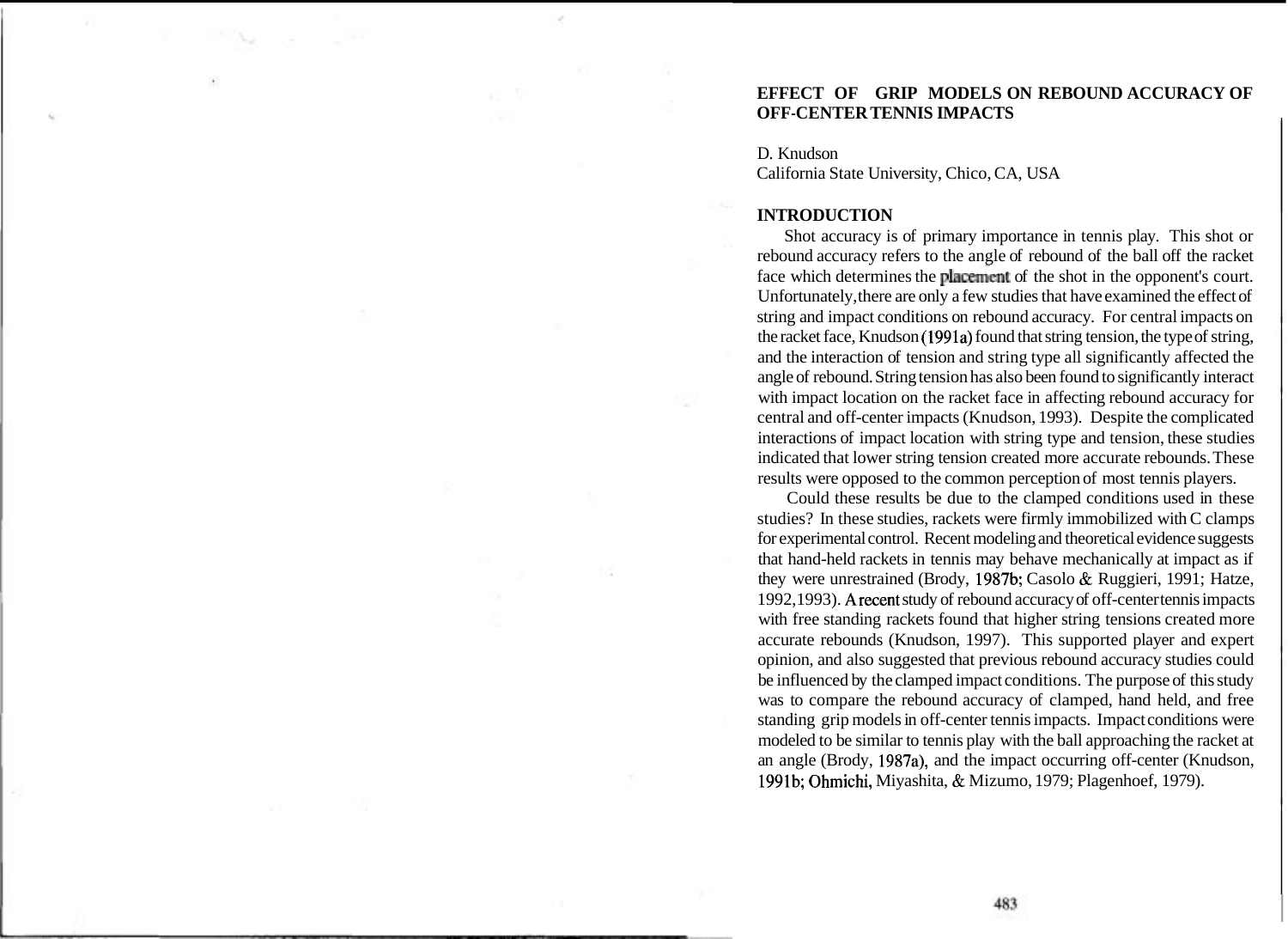#### **METHODS**

**A** Prince oversized racket was strung with nylon (16 gauge) at 311 **N** of tension. The racket was stood on end in a vertical position 0.76 m from a new Match Mate ball machine. Racket position was standardized with markings and a carpenters square attached to an immobilized bench. The ball approached the racket at a 14 degree angle (Figure 1) to simulate a sttoke hitting the ball on the rise. The racket models studied were free standing (FS), hand held (H), and clamped (C). For the C model the racket was immobilized by two 0.15 m C clamps to a base that was secured to the bench. In the H model the racket was held in an eastern forehand grip with "moderate" grip pressure by a skilled tennis player.

Six new tennis balls were bounce tested and projected from the ball machine at  $24.1 \pm 0.2$  m/s. Impact location on the racket face was checked by fifteen (five prior to each tension condition) measurements of ball imprints made on paper taped to the strings. **ANOVA** revealed that mean impact locations were not significantly different across models  $(F=0.97, p=0.41)$ . Impacts occurred laterally off center  $(20 \pm 5 \text{ mm})$ .



Figure 1. Top view schematic of impact conditions. Lateral deviation of ball rebound in this transverse plane was measured.

Rebound accuracy was measured as the lateral displacement of the ball when impacting the wall 1.52 m from the racket. Lateral displacement measurements were made to ball imprints made by carbon paper on poster board taped to the wall. The smaller this displacement, the more accurately the racket/grip system directed the ball back toward the ball machine. This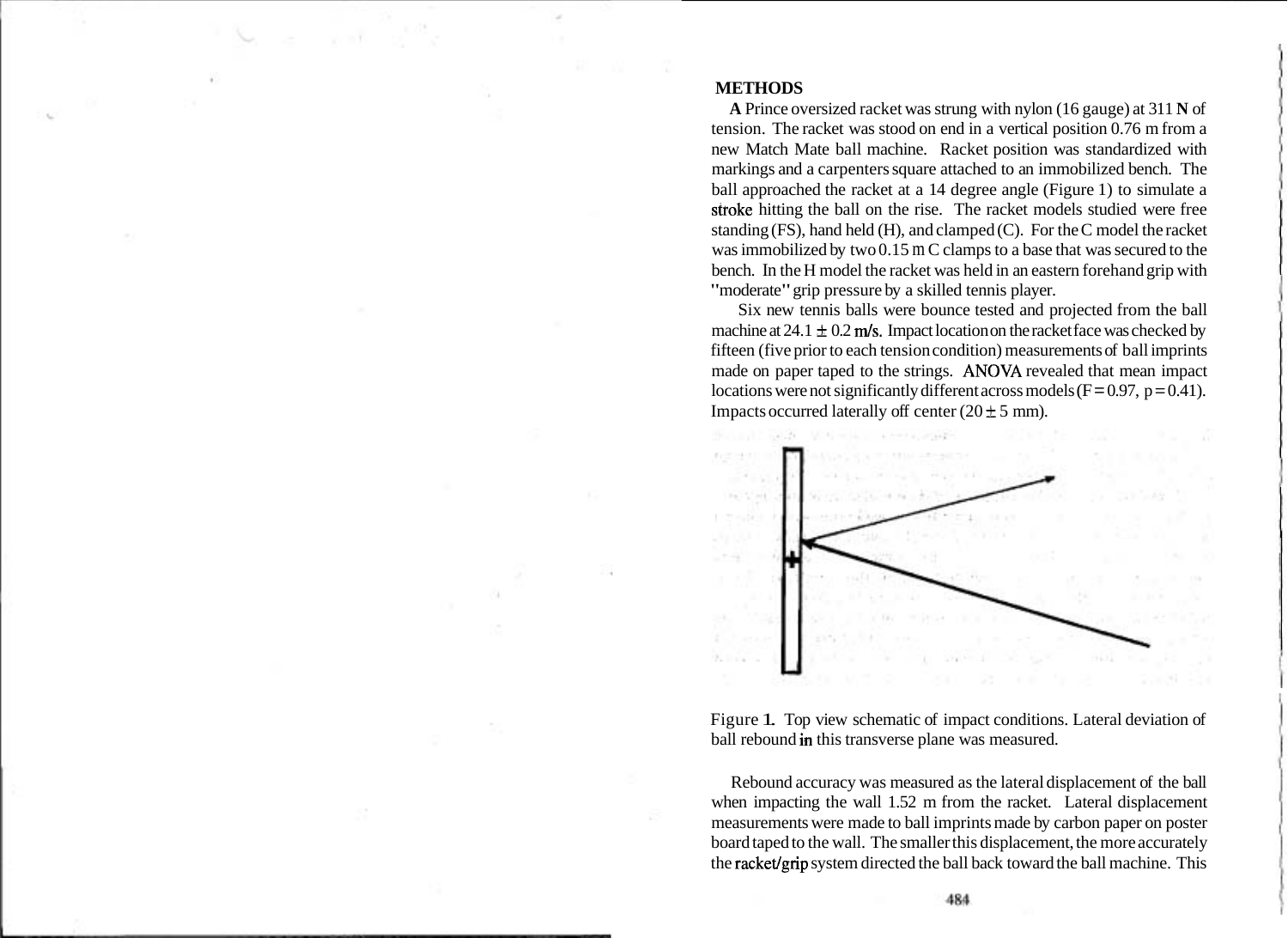horizontal plane measurement eliminated the effect of gravity, and simulated the vertical plane accuracy of ball rebound in tennis shots. Displacement data for twelve impacts for each model were analyzed with a one-way **ANOVA** and Tukey-Kramer HSD post hoc tests at the  $p \le .05$  level of significance.

#### **RESULTS AND DISCUSSION**

Grip model significantly (F2, 33 = 11.4,  $p \le 0.05$ ) affected lateral displacement of ball rebound. Tukey-Kramer HSD post hoc tests demonstrated that the rebound accuracy of the C model was significantly  $(p < 0.05)$  more accurate than the H and FS models. There was no significant difference in rebound accuracy 'between the F and H models. Figure 2 illustrates the mean and SD of observed lateral displacement. These displacements correspond to mean angles of rebound (measured normal to the racket face) of 14.6,16.3, and 17.0 degrees for C, H, and.FS respectively.

2010.1

The **ANOVA** analysis demonstrated that 41% of the variance in rebound accuracy was due to grip model ( $h2 = 0.409$ ). It is clear that gripping condition affects the ball angle of rebound in quasi-static tennis impacts, like volleys or service returns. It is unknown if this grip effect will also apply to dynamic strokes, where ball rebound angles are pulled more in line with normal to the racket face (Brody, 1987a). Since tennis players experience significantly increased upper extremity loading in off-center impacts (Hennig, Rosenbaum, & Milani 1992; Knudson, 1991 b; Plagenhoef, 1979), their perception of a loss in shot accuracy in volleys impacted off-center Knudmay be exaggerated. If the nonsignificant difference in rebound accuracy observed in FS and H conditions generalize to other impact conditions, player perceptions about errant off-center shots being related to a lack of grip pressure may be in error.

> 유지하는 김 대리를 사용하는 것이 아니 마술에서 다음을 하 The contract of the company of the contract of the contract of the contract of the contract of the contract of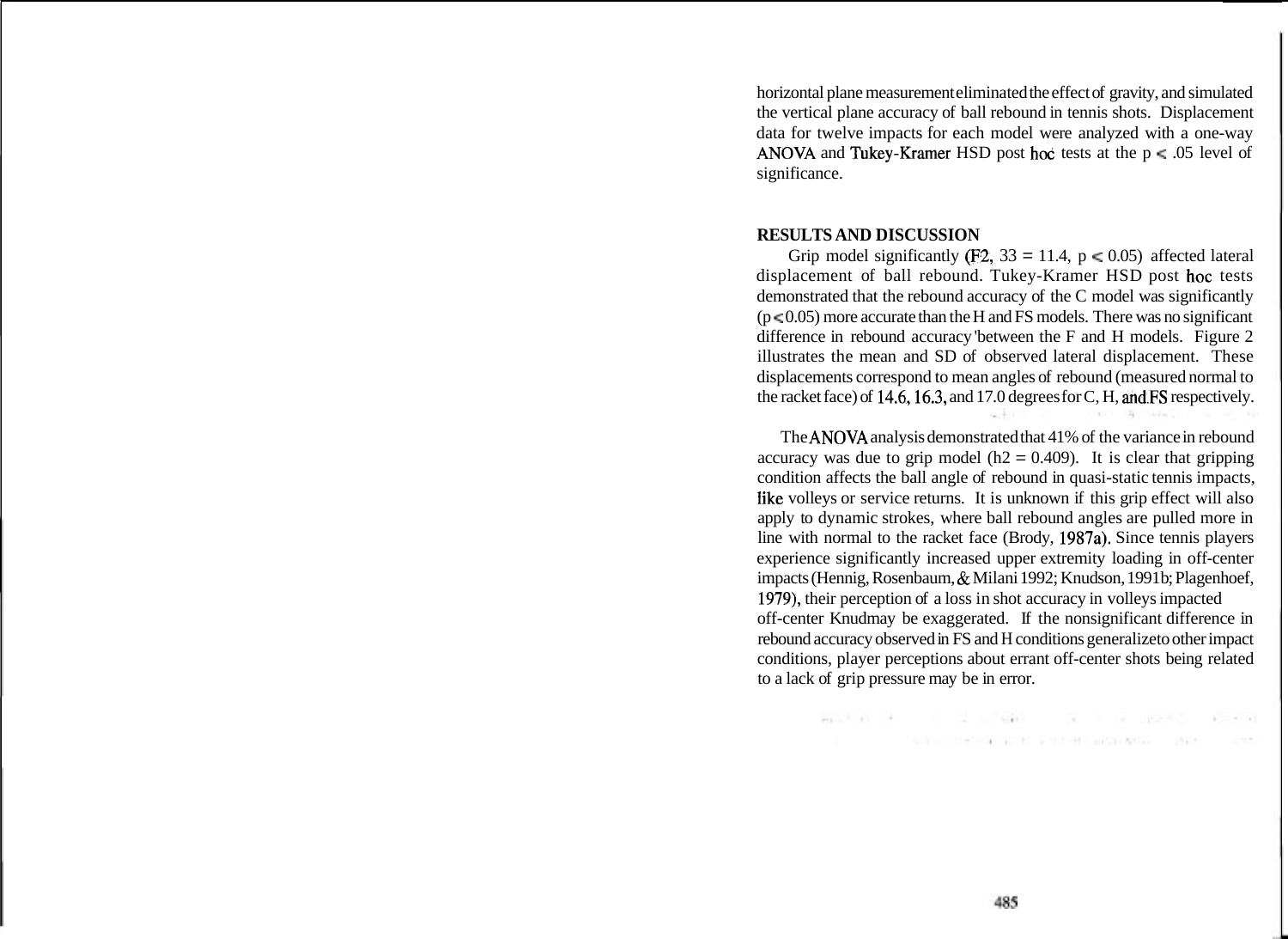

Figure 2. Mean and SD lateral displacements of the three grip models. The smaller the displacement, the more accurate the ball rebound. The Clamped condition was significantly more accurate ( $p \le 0.05$ ) than the hand held or free standing conditions.

## **CONCLUSIONS**

The present study supported the hypothesis that C grip models significantly affect rebound accuracy of off-center impacts. The C grip model created significantly ( $p \le .05$ ) more accurate rebounds than the FS or H models. These data are the first experimental confirmation that rigidly clamped models of tennis impacts do not accurately represent the rebound accuracy of hand held rackets. Since most impacts occur off-center on the racket face during tennis play (Knudson, 1991b; Plagenhoef, 1979), studies of rebound accuracy in tennis should use H or FS models rather than C models. Previous studies of tennis impact mechanics using clamped racket models should be interpreted with caution.